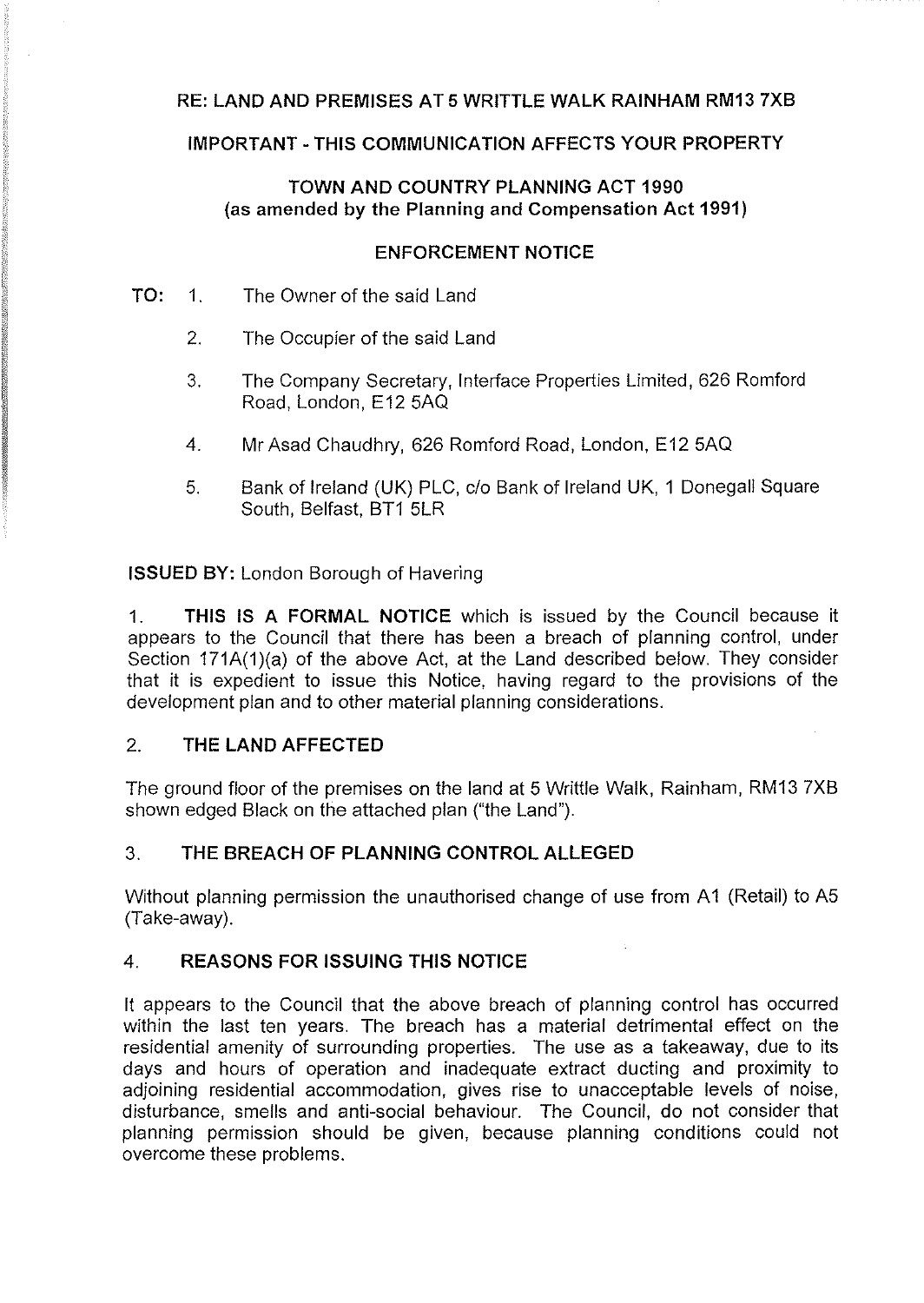In making its decision to issue this Notice the Council considered that the unauthorised use is contrary to the following policies of the Local Development Framework: policies DC16, DC55, DC61 and DC63, also PPS1.

## 5. **WHAT YOU ARE REQUIRED TO DO**

 $(i)$  Cease the unauthorised use as an A5 take-away

Time for compliance: 1 month from the effective date of this notice

(ii) Restore the Land to its condition before the breach took place. Remove all installations and equipment, including ventilation and extractor equipment, associated with the unauthorised A5 use

Time for compliance: 3 months from the effective date of this notice

(iii) Revert the use of the shop premises to the authorised use as A1 retail

Time for compliance: 3 months from the effective date of this notice

#### 6. **WHEN THIS NOTICE TAKES EFFECT**

This Notice takes effect on  $20<sup>th</sup>$  May 2011, unless an appeal is made against it beforehand.

Dated: Friday April 15<sup>th</sup> 2011

Signed:

Authorised Officer

on behalf of: London Borough of Havering Town Hall Main Road Romford RM1 3BD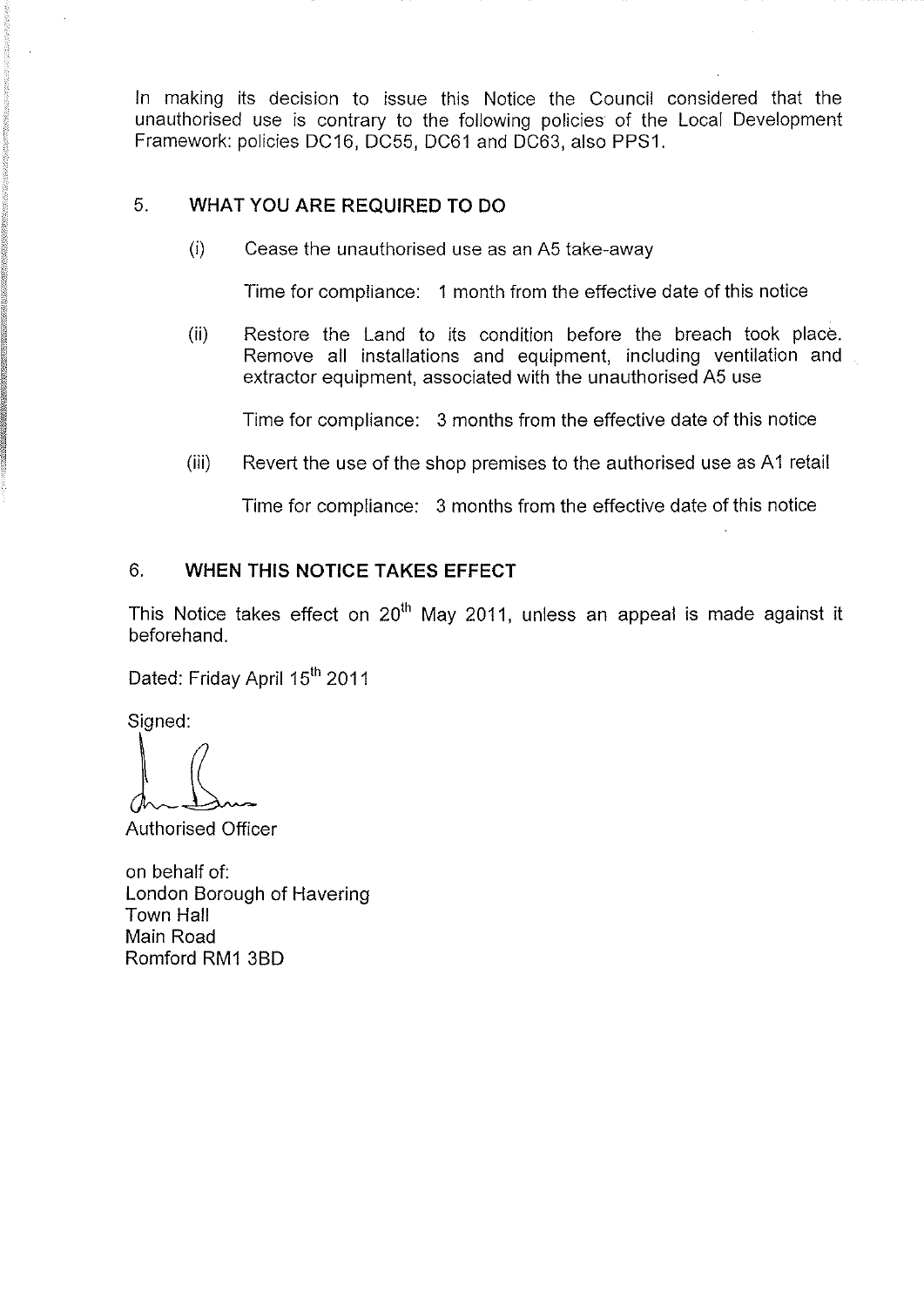# **YOUR RIGHT OF APPEAL**

You can appeal against this Enforcement Notice to the Secretary of State by the 20 $^{\rm th}$ May 2011. Further details are given in the attached explanatory note.

#### **WHAT HAPPENS IF YOU DO NOT APPEAL**

If you do not appeal against this Enforcement Notice, it will take effect on 20<sup>th</sup> May 2011 and you must then ensure that the required steps for complying with it, for which you may be held responsible, are taken within the period specified in the Notice.

### **FAILURE TO COMPLY WITH AN ENFORCEMENT NOTICE WHICH HAS TAKEN EFFECT CAN RESULT IN PROSECUTION AND/OR REMEDIAL ACTION BY THE COUNCIL.**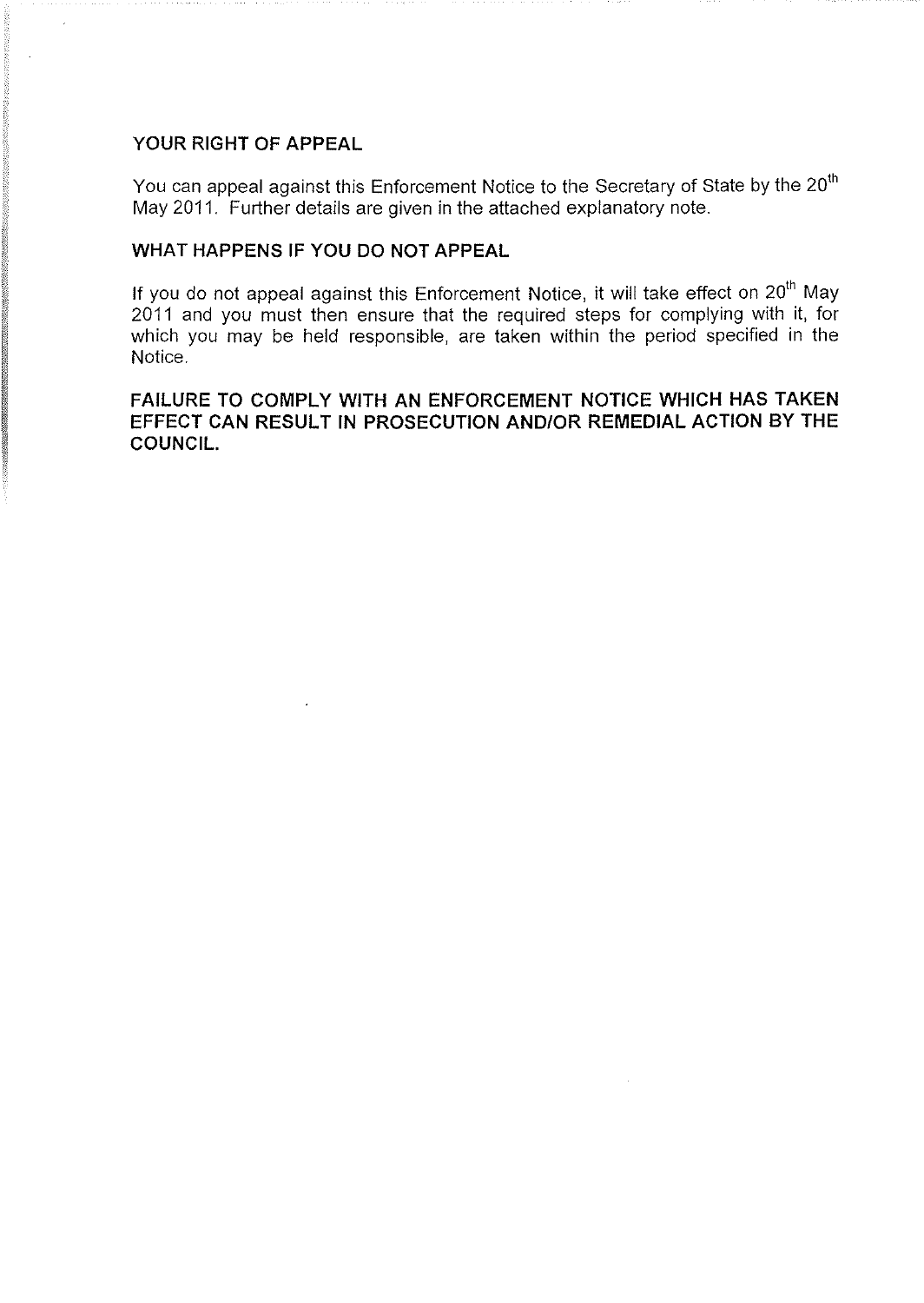# **EXPLANATORY NOTES**

## **STATUTORY PROVISIONS**

A copy of the relevant legislation (Sections 171A, 171B, 172 to 177, 179 and 289 of the Town and Country Planning Act 1990 (as amended)) and a summary of Sections 171A, 171B, 172 to 174 and 179 of the Town and Country Planning Act 1990 (as amended) are enclosed with this Notice.

## **YOUR RIGHT OF APPEAL**

You can appeal against this Notice, but any appeal must be in writing and received, or posted (with the postage paid and properly addressed) in time to be received in the ordinary course of the post, by the Secretary of State before  $20<sup>th</sup>$  May 2011.

If you intend to appeal against this Notice you should follow the instructions given on the information sheet from the Planning Inspectorate which accompanies this Notice.

### **GROUNDS OF APPEAL**

The grounds of appeal are set out in Section 174 of the Town and Country Planning Act 1990 (as amended) you may appeal on one or more of the following grounds:

- (a) that, in respect of any breach of planning control which may be constituted by the matters stated in the Notice, planning permission ought to be granted, as the case may be, the condition or limitation concerned ought to be discharged;
- (b) that those matters have not occurred;
- (c) that those matters (if they occurred) do not constitute a breach of planning control;
- (d) that, at the date when the notice was issued, no enforcement action could be taken in respect of any breach of planning control which may be constituted by those matters;
- (e) that copies of the Enforcement Notice were not served as required by section 172;
- $(f)$  that steps required by the notice to be taken, or the activities required by the notice to cease, exceed what is necessary to remedy any breach of planning control which may be constituted by those matters or, as the case may be, to remedy any injury to amenity which has been caused by any such breach;
- (g) that any period specified in the notice in accordance with section 173(9) falls short of what should reasonably be allowed.

Not all these grounds may be relevant to you.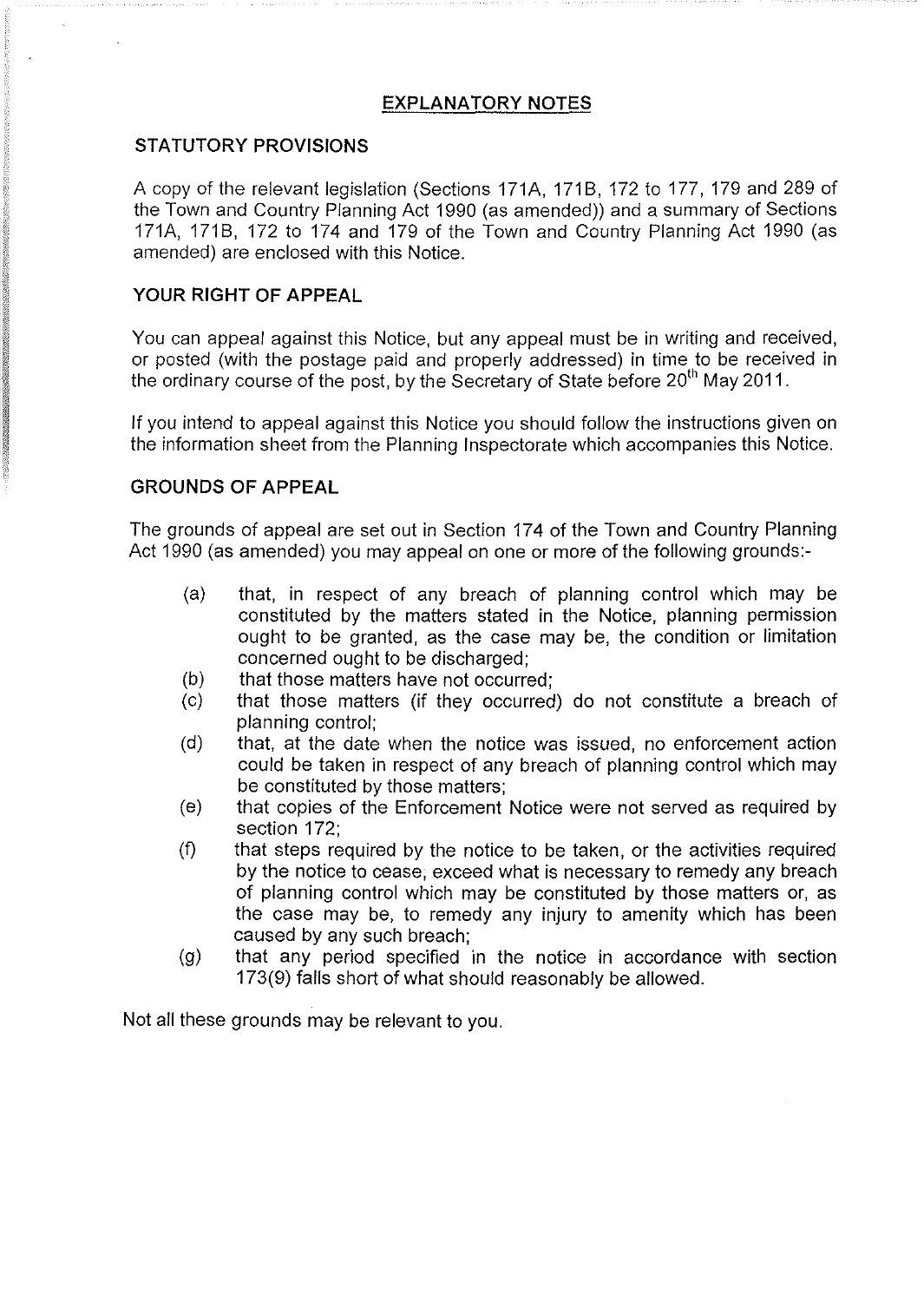# **PLANNING APPLICATION FEE**

**Should you wish to appeal on ground (a) - that planning permission should be granted for the unauthorised use - then a fee of £335 is payable both to the Secretary of State and to the Council, making the total fees payable £670.** 

**If the fees are not paid then that ground of appeal will not be valid.** 

## **STATEMENT ON GROUNDS OF APPEAL**

You must submit to the Secretary of State, either when giving notice of appeal or within 14 days from the date on which the Secretary of State sends him a notice so requiring, a statement in writing specifying the grounds on which you are appealing against the Enforcement Notice and stating briefly the facts on which you propose to rely in support of each of those grounds.

### **RECIPIENTS OF THE ENFORCEMENT NOTICE**

The names and addresses of all the persons on whom the Enforcement Notice has been served are:

- 1. The Owner of the said Land
- 2. The Occupier of the said Land
- 3. Interface Properties Limited, 626 Romford Road, London, E12 5AQ
- 4. Mr Asad Chaudhry, 626 Romford Road, London, E12 5AQ
- 5. Bank of Ireland (UK) PLC, c/o Bank of Ireland UK, 1 Donegal! Square South, Belfast, BT1 5LR